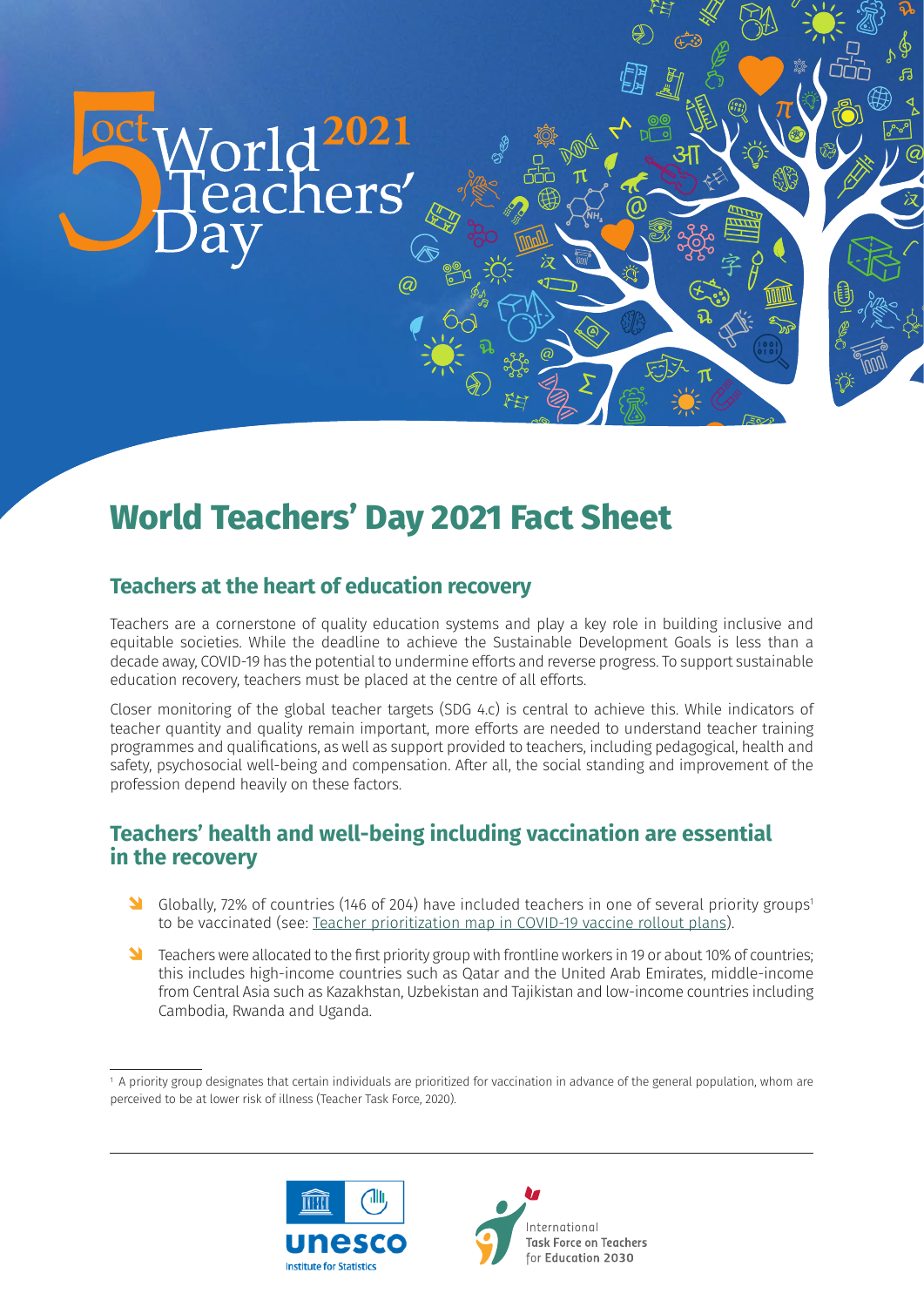- **D** Teachers were not allocated to any priority group in 29% of countries (59 of 204) meaning they are to be vaccinated according to other national criteria (e.g. age, health status, other).
- **IF** High-income countries that prioritised teachers tend to have high proportions of vaccinated teachers, including 100% in Chile and Portugal and 95% in Qatar.
- **O** Various middle and low-income countries that allocated teachers to the first priority group, have also vaccinated more than 90% of primary and secondary teachers, including 99% in Morocco and 95% in Cambodia. In Mauritania, 80% are fully vaccinated (**Figure 1**).
- **O** Despite varying levels of prioritisation within vaccine rollout plans, fewer than half of teachers are vaccinated in Bulgaria (30%), Georgia (36%), Indonesia (39%) and Mongolia (43%). In Uganda, just 16% are vaccinated.
- S Teacher vaccination rates can be relatively low in countries where teachers are not prioritised. In Algeria, just 9% of teachers are fully vaccinated and the same is true for 12% of teachers in Venezuela.

#### **Figure 1: Percentage of teachers fully vaccinated, by country, September 2021 or latest data available**



*Source:* Teacher Task Force, 2021. Most recent data available. Data for Dominican Republic and Kenya are from June 2021; data from Somalia are from May 2021; data from Barbados are from April 2021.

*Note:* Fully vaccinated refers to having received two doses of internationally recognized COVID-19 vaccines or one of the Johnson & Johnson's Janssen COVID-19 vaccine. \* Countries where teachers are only partially vaccinated. \*\* Unclear whether the data represent fully or partially vaccinated teachers.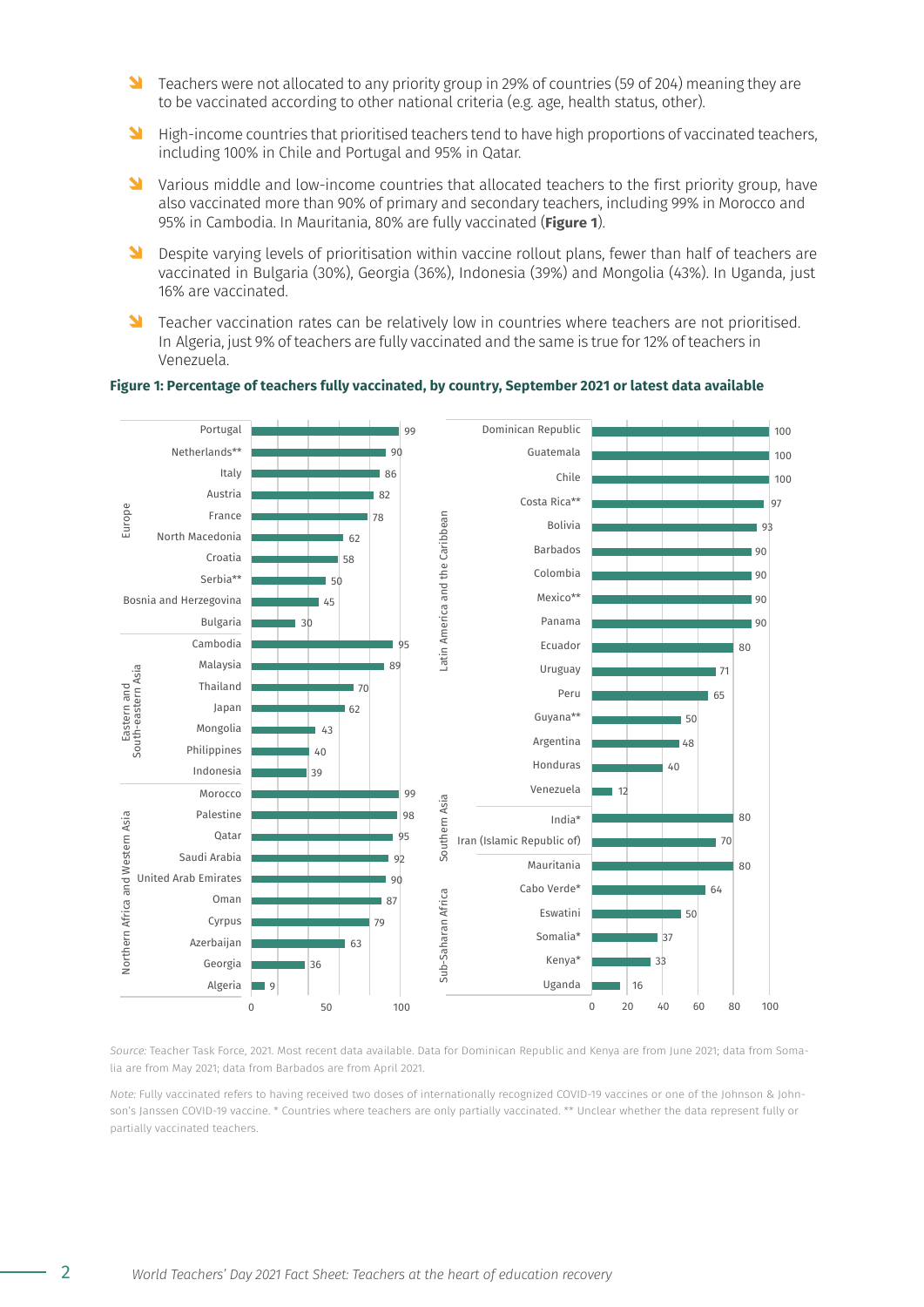### **Putting teachers at the heart of education recovery requires increasing the size of the teacher workforce**

- Ô The total number of primary and secondary teachers worldwide increased by 41% between 2000 and 2020, from 50 million to 71 million; while in sub-Saharan Africa it more than doubled (174%) from 2.9 million to 8 million responding to rapidly growing school-age populations and variable progress in reducing the number of out-of-school children.
- N Yet, teacher shortages remain most acute in sub-Saharan Africa, where in 2019 there was a gap of 4.1 million teachers to achieve universal primary and secondary education: almost 1 million in primary and 3.3 in secondary education.
- <sup>1</sup> According to new Teacher Task Force [research,](https://teachertaskforce.org/knowledge-hub/closing-gap-ensuring-there-are-enough-qualified-and-supported-teachers-sub-saharan) it is projected that sub-Saharan Africa will need to recruit 11.2 million primary and secondary teachers by 2025 based on increasing school-age populations and replacements due to teacher attrition. This gap will widen to 15 million teachers needed by 2030 (**Figure 2**).
- Some countries require more than a 5% annual increase in numbers of teachers to meet full enrolment targets in 2030. This includes Niger (8.1%), Chad (7.9%), Central African Republic (7.3%), Mali (6.1%) and U.R. Tanzania (5.6%).
- Ô Teacher attrition rates, which measure the proportion of teachers leaving the profession **(SDG Target 4.c.6),** remain a challenge to building a sustainable workforce. During the previous 5 years, attrition at the primary education level has been as high as 22% in Guinea, 17% in Sierra Leone, 16% in Mauritania and 13% in Benin.

### **Figure 2: Teacher recruitment needs in sub-Saharan Africa to meet universal primary and secondary education, 2025 and 2030**



*Source:* [International Task Force on Teachers for Education 2030, 2021](https://teachertaskforce.org/knowledge-hub/closing-gap-ensuring-there-are-enough-qualified-and-supported-teachers-sub-saharan).

*Note:* Projections based on UNESCO Institute for Statistics data and methodology in UIS. 2010. [Technical Paper No.3.](http://uis.unesco.org/sites/default/files/documents/projecting-the-global-demand-for-teachers-meeting-the-goal-of-universal-primary-by-2015-en_0.pdf)

### **Additional teachers are needed to cope with the strain on education systems due to COVID-19**

- According to a 2021 global survey by [UNESCO/UNCEF/WorldBank/OECD,](http://covid19.uis.unesco.org/joint-covid-r3/) 31% of 103 countries recruited additional teachers for school reopening, ranging from 48% of countries in Latin America and the Caribbean to just 13% in Europe and Northern America, where teacher recruitment is more likely than in other regions at the discretion of districts and schools (40% of countries) (**Figure 3**).
- Sub-Saharan Africa was the next least likely region to report additional teacher recruitment, by fewer than 1 in 4 countries, which were mainly from Southern Africa: Botswana, Eswatini, Malawi, Namibia, and Seychelles.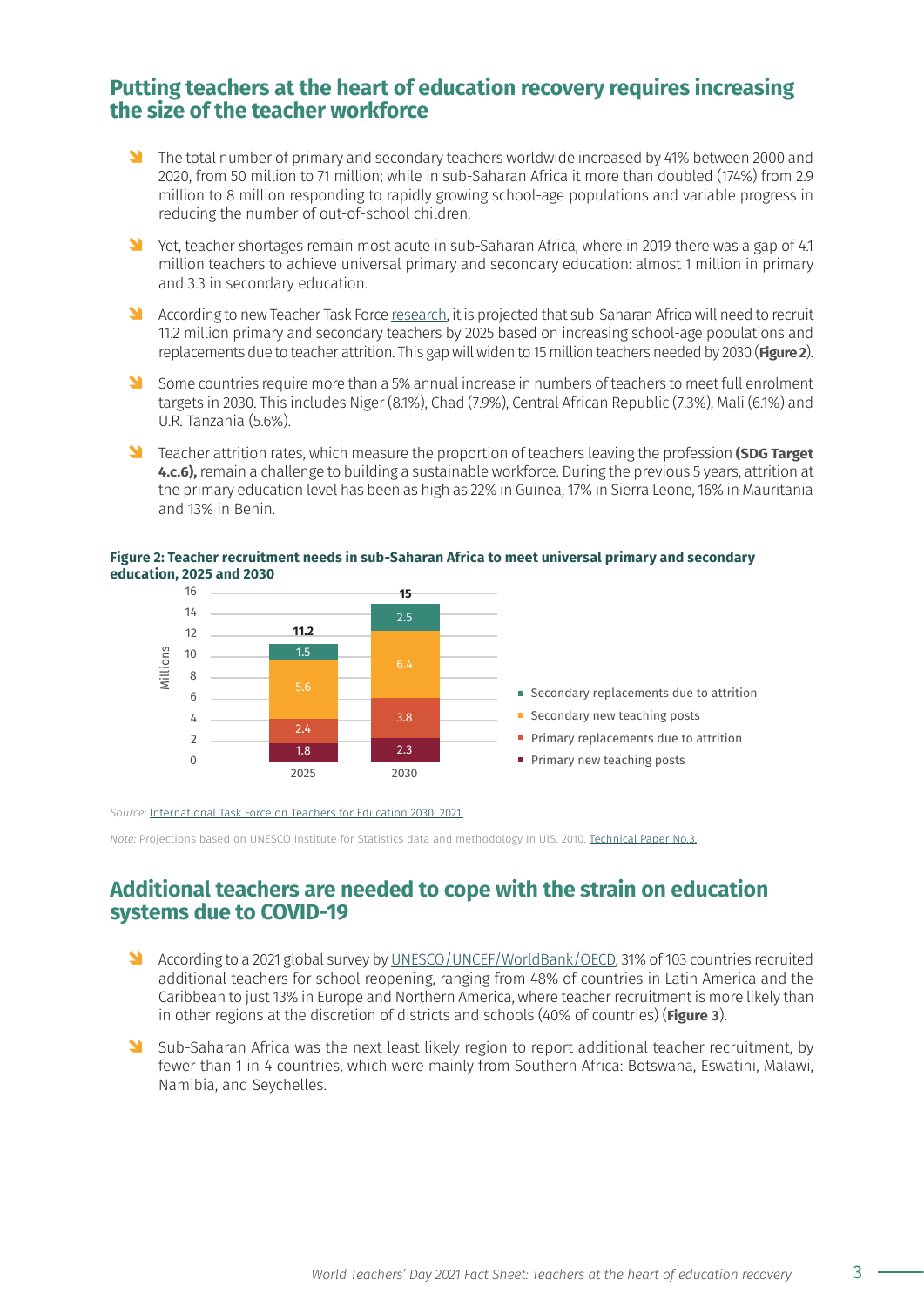

#### **Figure 3: Teacher recruitment for school reopening in primary education, by region, 2020**

*Source:* UIS/ UNICEF/WorldBank/OECD, 2021.

# **Improving teachers' education and training are central to education recovery, however, many teachers lack basic qualifications**

- **O** Globally, 83% of primary and the same proportion of secondary teachers held the minimum required qualifications **(SDG Target 4.c.1)**. In primary, this proportion ranges from 98% in South-eastern Asia to 67% in Sub-Saharan Africa, while in secondary, it ranges from 97% in Central Asia to 61% in Sub-Saharan Africa (**Table 1**).
- <sup>1</sup> In sub-Saharan Africa, the proportion of teachers with minimum required qualifications has been decreasing since 2000, from 84% for primary and from 79% for secondary due to a growing number of private/community education providers, recruitment of contract teachers and constrained budgets.
- **OF** In Southern Asia, 77% of primary teachers held the minimum required qualifications, making it the region the second lowest proportion including 100% in the Islamic Republic of Iran, 97% in Nepal, 78% in India, 77% in Pakistan and 50% in Bangladesh.

|                                  |                | <b>Teachers with minimum</b><br>required qualifications (%) | <b>Pupil-trained teacher ratio (PTTR)</b> |                  |
|----------------------------------|----------------|-------------------------------------------------------------|-------------------------------------------|------------------|
| <b>Region</b>                    | <b>Primary</b> | <b>Secondary</b>                                            | <b>Primary</b>                            | <b>Secondary</b> |
| World                            | 83             | 83                                                          | 27                                        | 20               |
| Central Asia                     | 97             | 97                                                          | 21                                        | 11               |
| Eastern Asia                     | $\cdots$       | $\cdots$                                                    | $\cdots$                                  | $\cdots$         |
| Europe                           | 85             | $\cdots$                                                    | 17                                        | $\cdots$         |
| Latin America and the Caribbean  | 83             | 78                                                          | 25                                        | 21               |
| Northern Africa and Western Asia | 84             | 85                                                          | 24                                        | 17               |
| Northern America                 | $\cdots$       | $\cdots$                                                    | $\cdots$                                  | $\cdots$         |
| Oceania                          | $\cdots$       | $\cdots$                                                    | $\cdots$                                  | $\cdots$         |

### **Table 1: Proportion of teachers with the minimum required qualifications and pupil/trained teacher ratios, 2020 or most recent year available**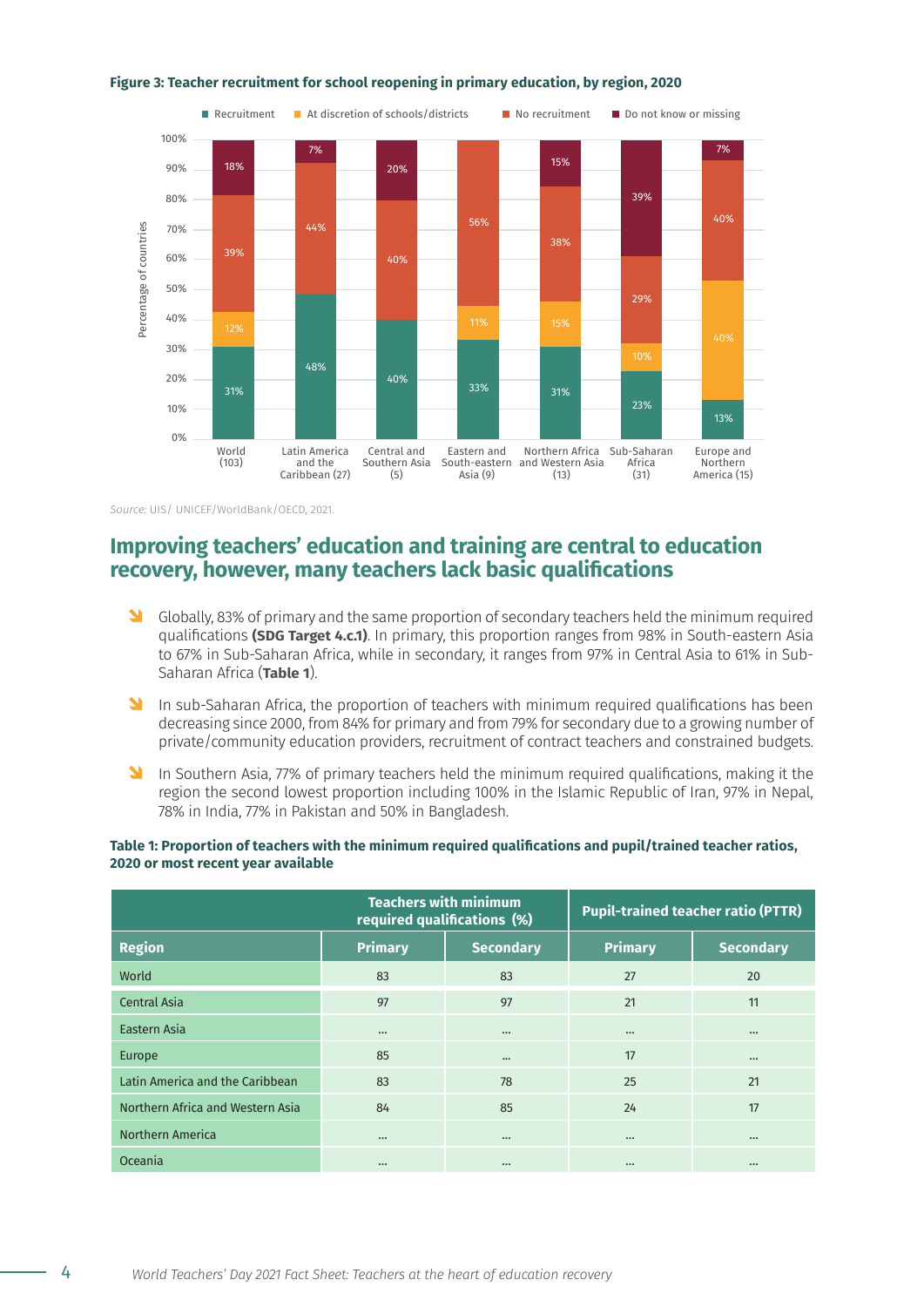| South-eastern Asia                    | 98       | 95       | 19       | 20       |
|---------------------------------------|----------|----------|----------|----------|
| Southern Asia                         | 77       | 80       | 38       | 27       |
| Sub-Saharan Africa                    | 67       | 61       | 56       | 34       |
| Low income                            | 70       | 64       | 53       | 34       |
| Lower middle income                   | 81       | 81       | 34       | 24       |
| Middle income                         | 86       | 84       | 26       | 20       |
| High income                           | $\cdots$ | $\cdots$ | $\cdots$ | $\cdots$ |
| <b>Small Island Developing States</b> | 77       | 76       | 27       | 19       |

*Source:* UIS Database, September 2021 release.

# **Overcrowded classes and overstretched teachers undermine teaching quality and student contact time**

- Ô The global average pupil/trained teacher ratio (PTTR) **(SDG Target 4.c.2)** in primary education was 27:1 ranging from 56:1 in sub-Saharan Africa to 17:1 in Europe (**Table 1**).
- **O Primary PTTRs are moderate in Latin America and the Caribbean (25:1), Northern Africa and Western** Asia (24:1) while lower in Central Asia (21:1).
- **In sub-Saharan Africa, the PTTR in primary education was especially high in Madagascar (240:1), Sao** Tome and Principe (114:1) and Guinea (63:1). It was lower than the global average, particularly in Cabo Verde (20:1), Seychelles (19:1) and Mauritius (14:1).
- Southern Asia has the next highest primary PTR, with an average of 38 pupils per trained teacher. This ranges from as high as 62:1 in Pakistan to as low as 20:1 in Nepal.
- N With a global average of 20:1, PTTRs were generally lower in secondary education ranging from 34:1 in sub-Saharan Africa to 11:1 in Central Asia.

# **A diversity of entry requirements and teacher training programmes make tracking progress difficult**

- S Based on an analysis of entry requirements and teacher training programmes found in [UIS ISCED](http://isced.uis.unesco.org/data-mapping/) [Mappings](http://isced.uis.unesco.org/data-mapping/), teachers' total years of educational attainment (i.e. combining basic education requirements and teacher training) was 14.6 years on average in Anglophone African countries – almost 2 years more than the 12.7 years in Francophone Africa.
- <sup>1</sup> At the country level, total educational attainment in sub-Saharan Africa ranged from 17 years in Mauritius to just 10.5 in Madagascar (**Figure 4**).
- **D** Teacher training programmes last 2.5 years on average in Anglophone countries compared to 2.3 in Francophone countries; at country level they varied from 4 years in South Africa and Namibia to 1 year in Eritrea and Senegal.
- **OF** In Francophone Africa, the majority of teacher training programmes (12 out of 18 countries) are classified at the upper-secondary level with entry based on completion of lower-secondary education. This compares to Anglophone Africa, where the majority of programmes (18 of 22 countries) are classified as post-secondary non-tertiary or short-cycle tertiary programmes with entry based on completion of upper-secondary education (**Table 2**).
- **N** In sub-Saharan Africa, primary teacher qualifications are highest in Comoros, Mauritius, Sao Tome and Principe and South Africa where individuals' complete a Bachelor's degree or equivalent and lowest in Madagascar where teachers train at the lower-secondary level for 1.5 years after nine years of basic education.
- **D** The UNESCO Institute for Statistics (UIS) has advanced a proposal to develop [ISCED-T](http://isced.uis.unesco.org/consultation-meetings/), a framework to improve the collection, analysis and dissemination of internationally comparable statistics on teacher training programmes.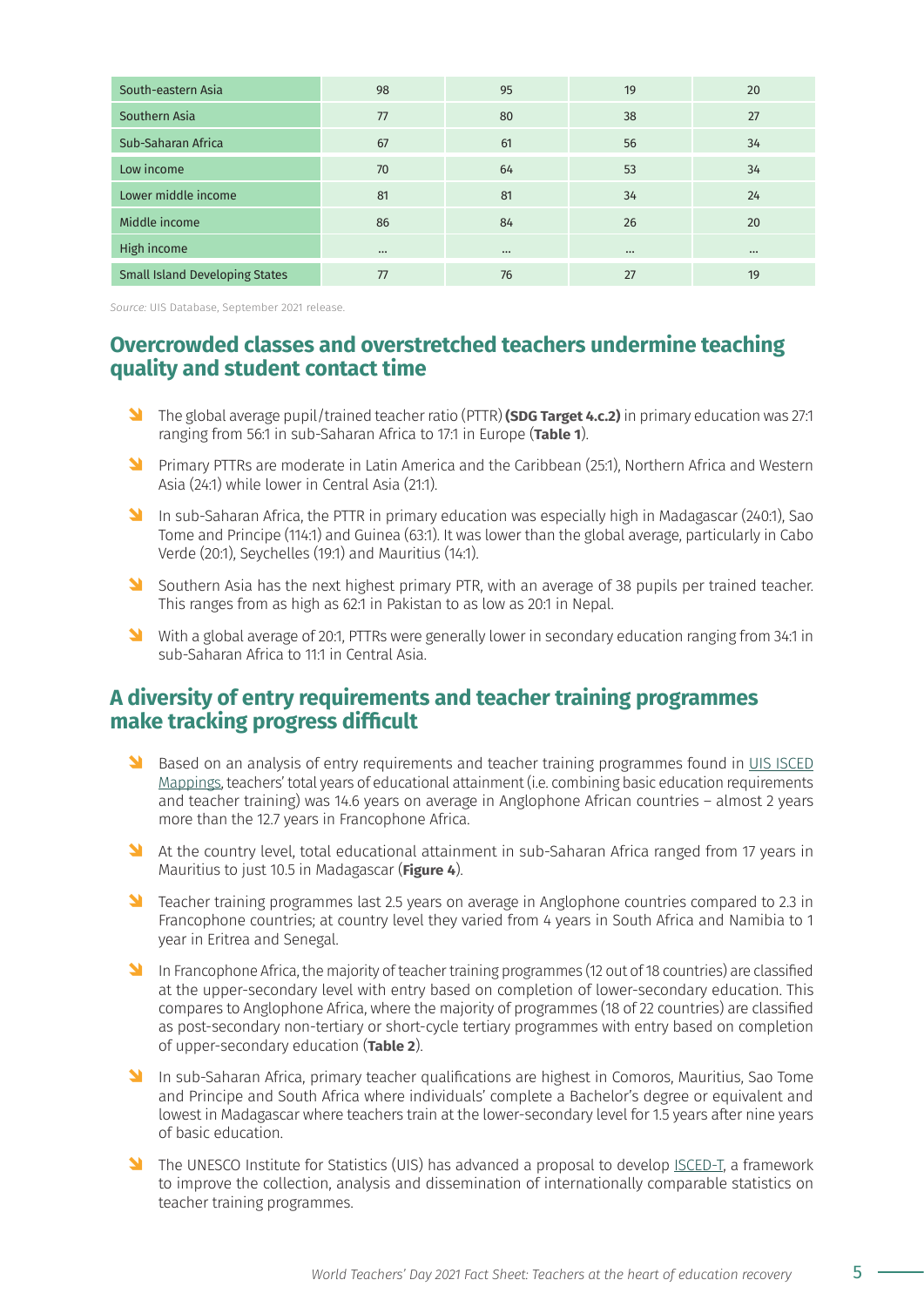### **Figure 4: Educational attainment of primary education teachers in total years in sub-Saharan African and benchmark countries, 2021**



*Source:* UIS, 2021, [ISCED Mappings.](http://isced.uis.unesco.org/data-mapping/)

*Note:* In countries where there is more than one pathway to a teacher qualification, the shortest path is shown.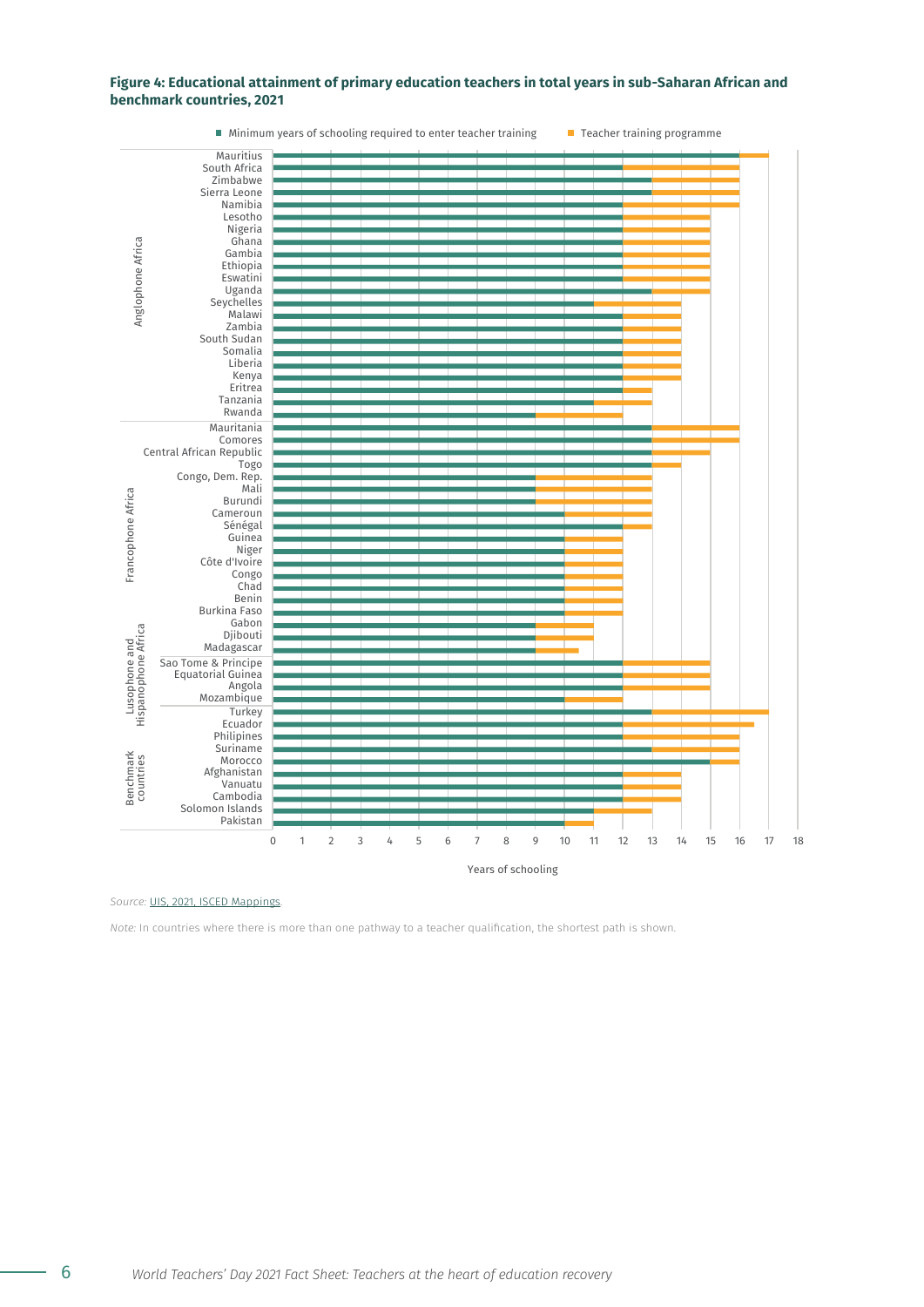**Table 2: Countries' teacher training programmes for primary education in sub-Saharan Africa and selected countries, by educational level (ISCED 2011), 2021 or most recent year available**

| Teacher training programmes to teach in primary education    |                                              |                                                                                                              |                                                                                                |                                                                                       |                                                       |  |  |
|--------------------------------------------------------------|----------------------------------------------|--------------------------------------------------------------------------------------------------------------|------------------------------------------------------------------------------------------------|---------------------------------------------------------------------------------------|-------------------------------------------------------|--|--|
|                                                              | <b>Lower</b><br>secondary<br>$($ ISCED 2 $)$ | <b>Upper-secondary</b><br>$($ ISCED 3 $)$                                                                    | <b>Post-secondary</b><br>non-tertiary<br>$($ ISCED 4 $)$                                       | <b>Short-cycle</b><br>tertiary (ISCED 5)                                              | <b>Bachelor's or</b><br>equivalent<br>$($ ISCED 6 $)$ |  |  |
| <b>Anglophone</b><br><b>Africa</b>                           |                                              | Ethiopia, Rwanda<br>U. R. Tanzania                                                                           | Eritrea, Liberia,<br>Malawi, Seychelles,<br>Sierra Leone,<br>Somalia, South<br>Sudan, Zimbabwe | Eswatini, Gambia,<br>Ghana, Kenya,<br>Lesotho, Namibia,<br>Nigeria, Uganda,<br>Zambia | Mauritius,<br>South Africa                            |  |  |
| <b>Francophone</b><br><b>Africa</b>                          | Madagascar                                   | Benin, Burkina Faso,<br>Burundi, Cameroon,<br>Chad, Congo, Côte<br>d'Ivoire, Djibouti,<br>Gabon, Mali, Niger | Central African<br>Republic, Senegal,<br>Togo                                                  | Mauritania                                                                            | Comoros                                               |  |  |
| <b>Lusophone and</b><br><b>Hispanophone</b><br><b>Africa</b> |                                              | Mozambique                                                                                                   |                                                                                                | Angola                                                                                | Sao Tome and<br>Principe                              |  |  |
| <b>Benchmark</b><br>countries                                |                                              | Pakistan, Solomon<br>Islands, Surinam                                                                        | Afghanistan,<br>Cambodia,<br>Vanuatu                                                           |                                                                                       | Ecuador, Morocco,<br>Philippines, Turkey              |  |  |

*Source:* [ISCED Mapping database, UIS, 2021](http://isced.uis.unesco.org/data-mapping/).

*Note:* See the UIS [ISCED 2011](http://uis.unesco.org/sites/default/files/documents/international-standard-classification-of-education-isced-2011-en.pdf) for education levels.

### **Supporting teachers in the transition to remote and hybrid teaching is critical, but more effort is needed**

- **D** Based on the joint [UNESCO/UNICEF/WorldBank/OECD survey](http://covid19.uis.unesco.org/joint-covid-r3/), instruction on distance education is the most common type of support provided to teachers by 71% of countries globally ranging from 100% of countries in Eastern and South-eastern Asia to only 40% in Central and Southern Asia and 45% in sub-Saharan Africa (**Figure 5**).
- **O Professional development (SDG Target 4.c.7)** on pedagogy and effective use of technologies, along with professional, psychosocial and emotional support are the second most common types of support provided to teachers by 6 out of 10 countries globally, ranging from 9 out of 10 countries in Eastern and South-eastern Asia to just 3 out of 10 in sub-Saharan Africa.
- <sup>1</sup> Content for remote learning was provided to teachers by 58% of all countries ranging from 81% in Europe and Northern America to just 29% in sub-Saharan Africa.
- **Information and Communication Technologies (ICT) tools and Internet were provided to teachers** in 42% of all countries, from 67% in Europe and Northern America and 56% in Latin America and the Caribbean to 22% in Eastern and South-eastern Asia and only 6% in sub-Saharan Africa, which includes Cabo Verde, Eswatini, Ghana, Kenya and Senegal.
- Ô No additional support was provided to teachers in 13% of countries globally. In sub-Saharan Africa 16% countries did not provide any additional support including Malawi, Madagascar, Mauritania, Niger and Sao Tome and Principe.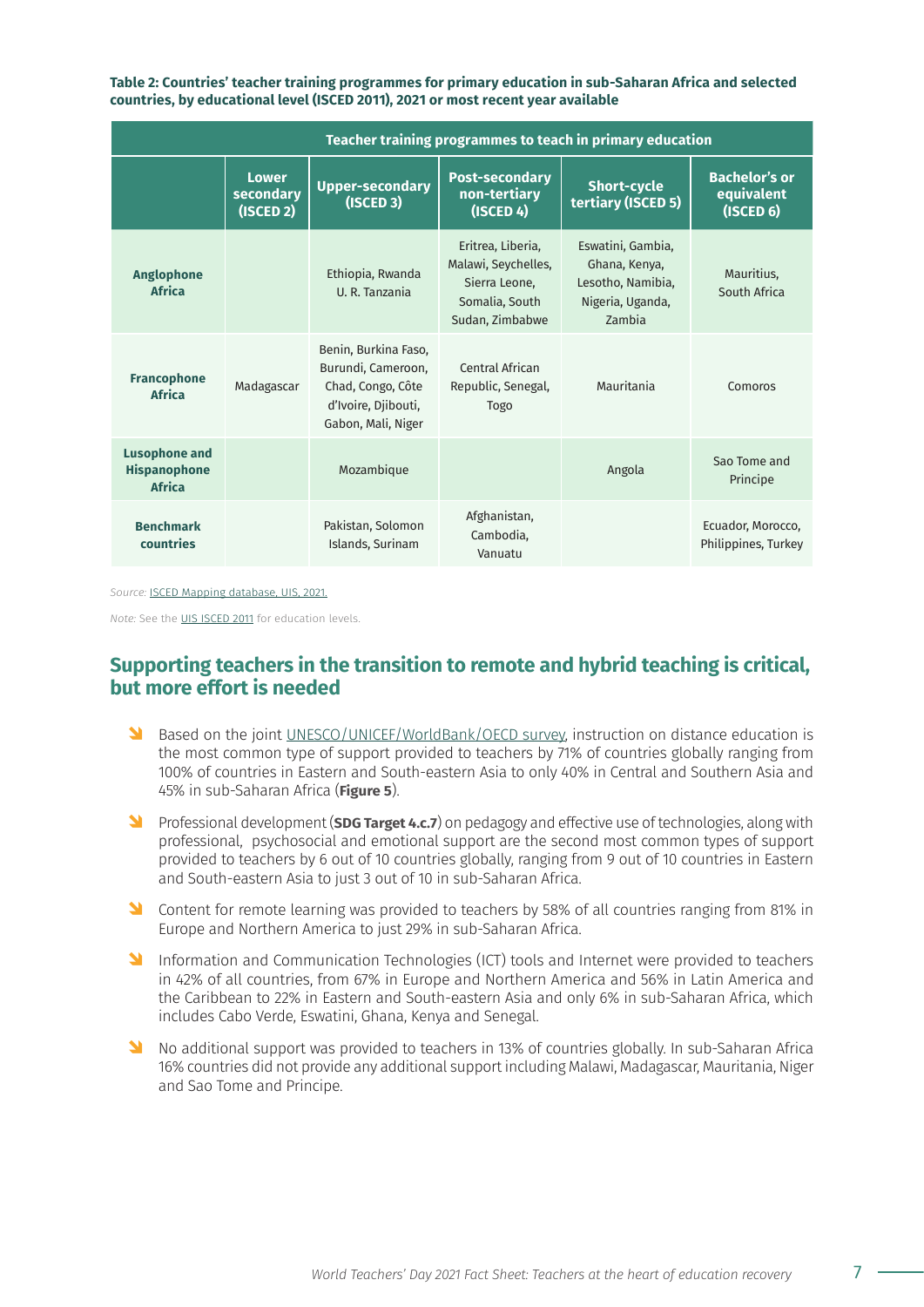#### **Figure 5: Support offered to teachers during school closures and the return to school process, by type and region, 2021**



*Source:* UIS, UNICEF, World Bank, OECD, 2021.

### **Teacher training on distance and hybrid learning methodologies is more critical than ever to maintain teaching and learning**

- **O According to the joint [UNESCO/UNICEF/WorldBank/OECD survey](http://covid19.uis.unesco.org/joint-covid-r3/), 40% of countries, globally, trained three** quarters or more of teachers on distance learning methods including various forms of ICT in 2020, ranging from 65% of countries in Latin America and the Caribbean to just 8% in sub-Saharan Africa (**Figure 6**).
- **In Eastern and South-eastern Asia, 56% of countries trained three quarters or more of teachers on** distance learning methods, while 44% trained all teachers, including Thailand, Timor Leste, Philippines and Viet Nam.
- S Teachers were least likely to be trained in sub-Saharan Africa where 28% of countries trained fewer than one quarter of teachers, including in Angola, The Gambia, Mali, Namibia, Nigeria, Sao Tome and Principe and Togo; in contrast Mauritius and Mozambique trained more than 75% of teachers.
- **In Central and Southern Asia, Uzbekistan trained more than three quarters of teachers to use distance** learning methods.



#### **Figure 6: Percentage of teachers trained in using distance learning methods, by region, 2020**

*Source:* UIS, UNICEF, World Bank, OECD, 2021.

8 *World Teachers' Day 2021 Fact Sheet: Teachers at the heart of education recovery*